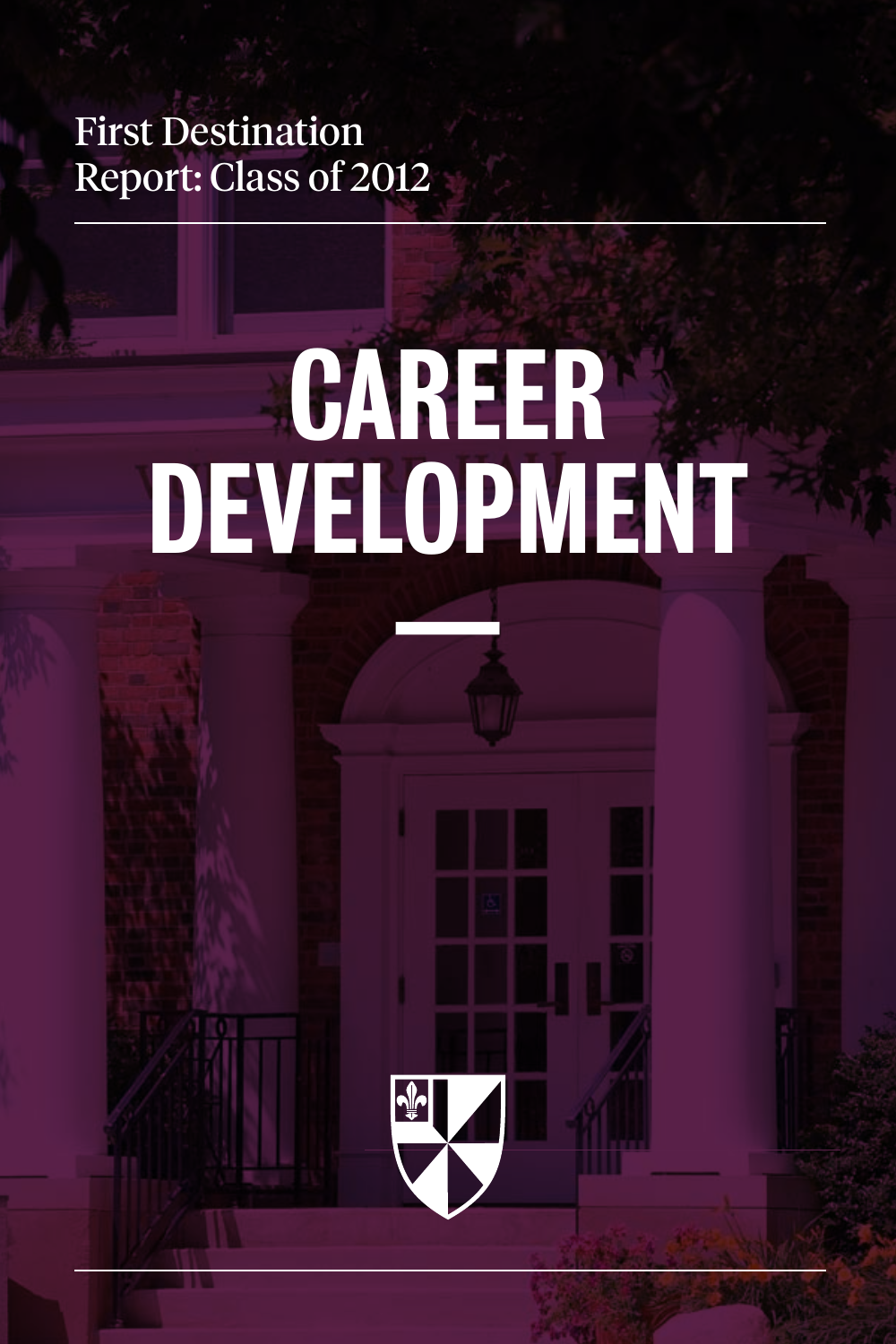

#### "My Albion experience helped me obtain my finance internship with Goldman Sachs

where I was able to effectively balance several projects at once. At Albion, everyone wears several hats—I have two majors and a lot of co-curricular activities. I think when it comes to project management that really helped me. Working closely with my professors gave me an edge as well. That made it much easier to reach out to my superiors during my internship when I had questions."

Heather Waldron Majors: Economics & Management, Biology

### EMPLOYMENT RESULTS

#### A Representation of Organizations Hiring Albion College Graduates:

| Akzo Nobel                          | <b>Chemical Analyst</b>                  |
|-------------------------------------|------------------------------------------|
| American Green Technology           | Inside Sales Manager                     |
| <b>AmeriCorps</b>                   | Corps Member                             |
| AWARE, Inc.                         | <b>Transitional Housing Case Manager</b> |
| Boys and Girls Club of America      | Public Ally                              |
| Bureau of Land Management, Colorado | <b>Staff</b>                             |
| <b>Chemical Bank</b>                | <b>Commercial Credit Analyst</b>         |
| Children's Hospital of Michigan     | <b>Research Associate</b>                |
| Chrysler Group, LLC                 | Communications Specialist,               |
|                                     | International Supply Chain               |
| Ernst & Young                       | <b>Staff Advisor</b>                     |
| <b>General Motors</b>               | <b>Production Supervisor</b>             |
| JPMorgan Chase                      | Associate                                |
| Mackinac State Historic Parks       | Historic Interpreter                     |
| McLaren Bay Region Hospital         | Psychiatric Technician                   |
| NYX Inc.                            | Project Engineer                         |
| Office of State Representative      | <b>Staff</b>                             |
| Portland High School                | Teacher                                  |
| PricewaterhouseCoopers, LLP         | Associate                                |
| Prime Publishing, LLC               | Editor                                   |
| State of Michigan                   | Auditor                                  |
| Wolverine Worldwide                 | Product Marketer                         |
|                                     |                                          |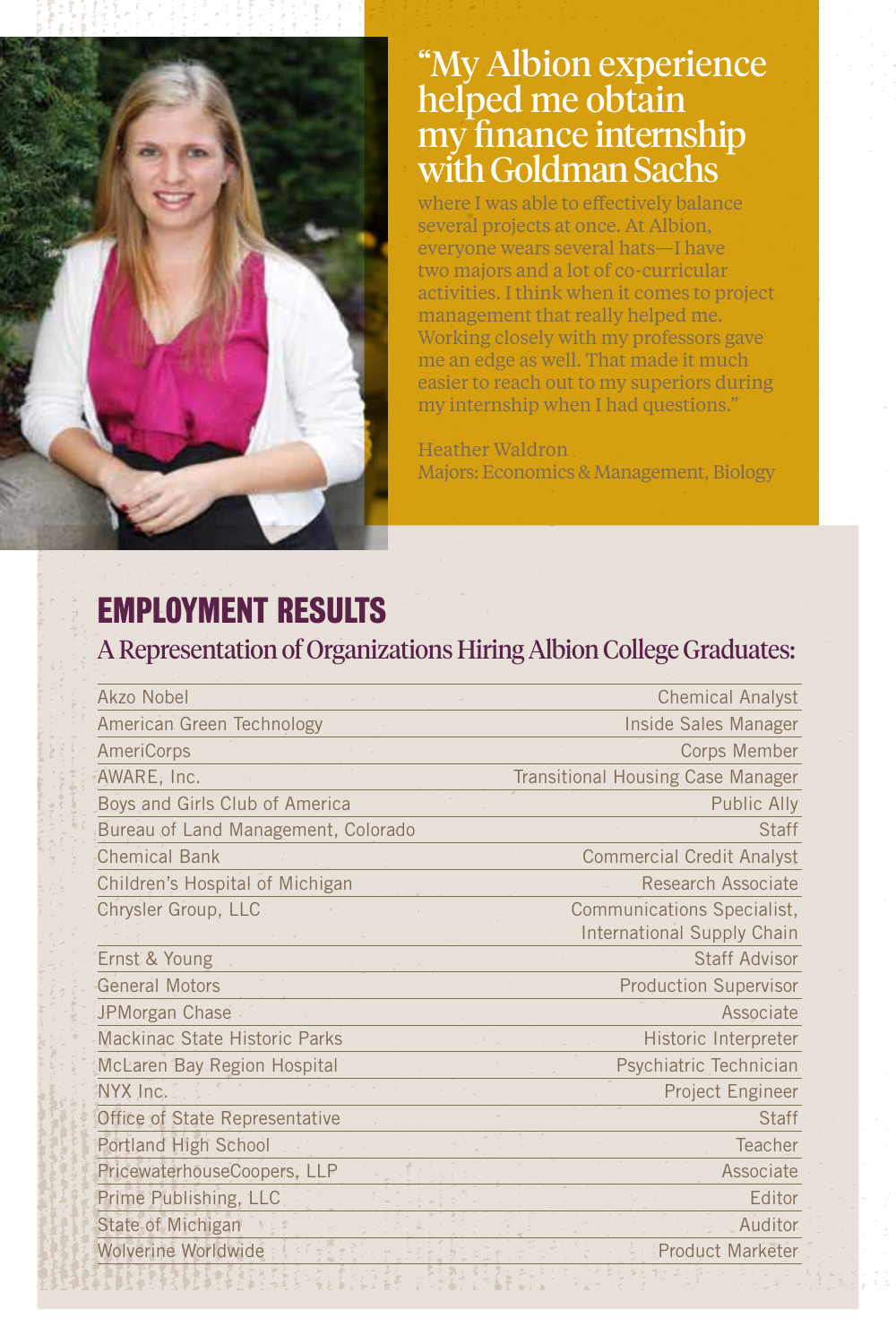## GRADUATE SURVEY HIGHLIGHTS

Number of Graduates: 374 Number of Respondents: 301 (80%) Respondents Employed (full-time, part-time): 143 (48%) Volunteer Service (includes AmeriCorps, etc.): 7 (2%) Continuing Education (Includes graduate/professional school and certification): 126 (42%) Unemployed and Seeking: 25 (8%)

Survey information is based on data six months after graduation.

#### Top 5 Job Search **RESOURCES** Graduates Used

- 1. Internship/prior job
- 2. Contacts through friends/ relatives
- 3. Internet resources
- 4. Direct contact to employer
- 5. Career and Internship Center

Albion<br>
liberal<br>
best jol<br>
market<br>
prices.<br>
"Rest <sup>E</sup> Albion ranks 34th nationally among liberal arts colleges that "do the best job of helping students attain marketable degrees at affordable prices." Washington Monthly "Best Bang for the Buck" List (2013)

#### Graduate/Professional School results



## EMPLOYER BY CATEGORY

| <b>EMPLOYER TYPE</b>   | <b>GRADUATES HIRED</b> | % OF TOTAL |
|------------------------|------------------------|------------|
| <b>Business</b>        | 50                     | 34%        |
| Communications         | 8                      | 5%         |
| Education              | 28                     | 19%        |
| Government             | 6                      | $4\%$      |
| <b>Health Care</b>     | 14                     | 10%        |
| Non-Profit             | 3                      | 2%         |
| <b>Social Services</b> | 1                      | $1\%$      |
| Technical              | 6                      | 4%         |
| Other                  | 30                     | 21%        |

## DESTINATION BY CATEGORY

48%